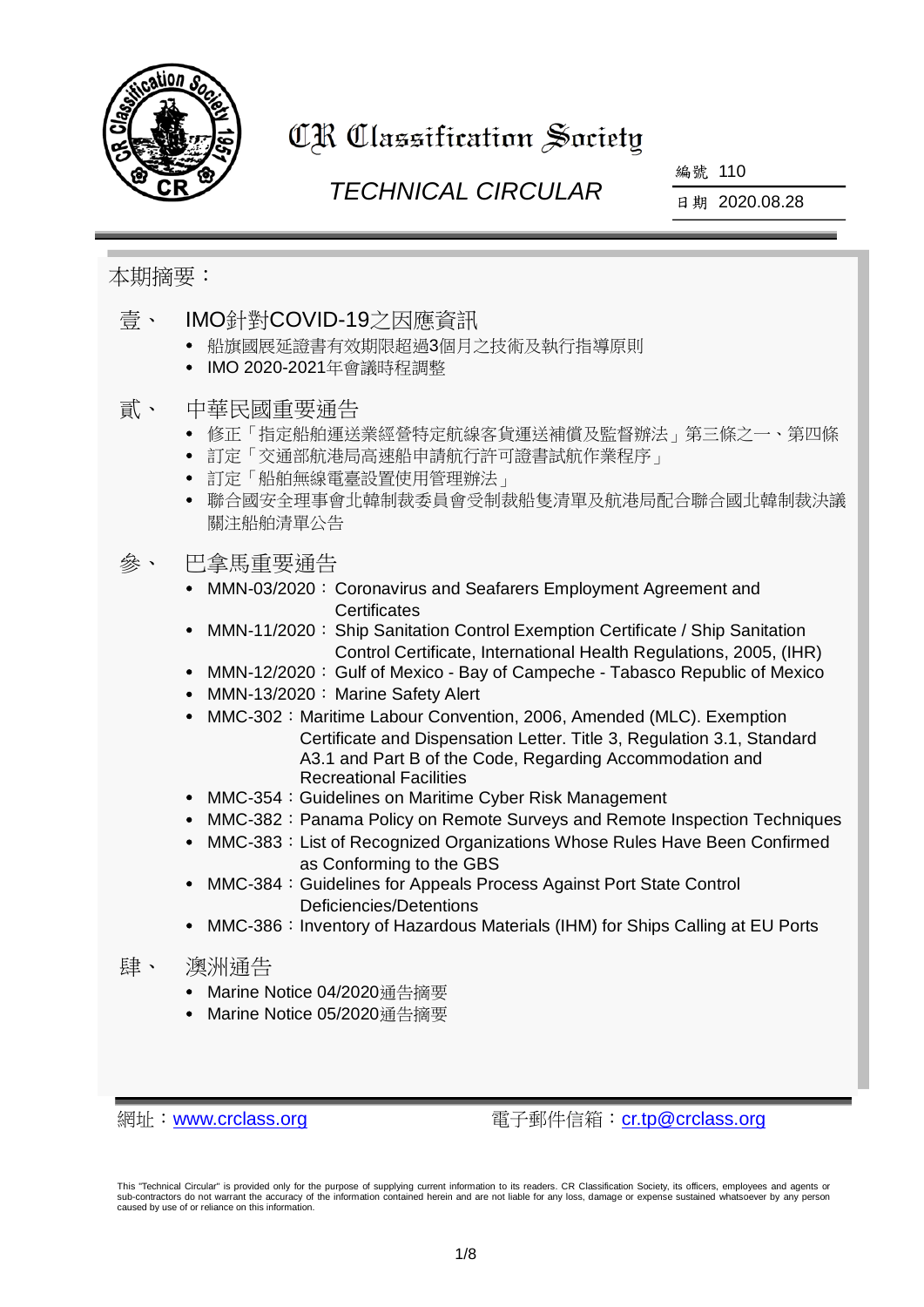- 伍、 美國壓艙水規定
	- 壓艙水管理報告格式修正通告
- 陸、 CR服務資訊
	- CR最新準則及規範
	- CR獲得巴拿馬海事局授權簽發電子證書
	- CR PSC應急群組資訊

# 壹 **IMO**針對**COVID-19**之因應資訊

國際海事組織**(IMO)**因應新型冠狀病毒**(COVID-19)**影響,制定船旗國展延證書有效期 限超過**3**個月之技術及執行指導原則,並於第**32**屆特別理事會**(CES 32)**調整**2020-2021** 年會議時程表,以及討論遠端會議之可行性,相關內容整理如下:

- 一、 船旗國展延證書有效期限超過**3**個月之技術及執行指導原則:
	- (一) 因應COVID-19疫情影響,造成船舶公約證書檢驗可能無法順利於檢驗區間內執 行,故部分船旗國採取了核發短證或展延證書有效期限之措施,但考慮到若疫情 仍未獲得控制,可能會產生展延證書有效期限超過3個月之情況,而此種展延存 在一定之風險,故IMO發布[Circular Letter No.4204/Add.19/Rev.2](https://www.crclass.org/chinese/download/ti-tc/110/1-1%20Circular%20Letter%20No.4204-Add.19-Rev.2.pdf)通告,建議 船旗國若考慮延長證書有效期限超過3個月時可參考本通告之指引進行判斷。

#### 二、 **IMO**第**32**屆特別理事會**(CES 32)**:

(一) IMO於第32屆特別理事會[\(CES 32\)](http://www.imo.org/en/MediaCentre/MeetingSummaries/Council/Pages/C-ES-32.aspx)中制定遠端會議之臨時準則,並調整 2020-2021年之會議時程表(**[Circular Letter No.4213/Add.6](https://www.crclass.org/chinese/download/ti-tc/110/1-2%20Circular%20Letter%20No.4213-Add.6%20-%20Reconstruction%20Of%20IMO%202020%20And%202021%20Meeting%20Schedules.pdf)**),2020年之會議時 程表如下圖所示。

| <b>MEETING(S)</b>                                          | <b>DATES</b>     | <b>NUMBER OF VIRTUAL</b><br><b>MEETING DAYS WITH</b><br><b>INTERPRETATION</b> |
|------------------------------------------------------------|------------------|-------------------------------------------------------------------------------|
|                                                            | 2020             |                                                                               |
| MSC, LEG, MEPC, TCC,<br>FAL/ES (if requested) <sup>1</sup> | $16 - 18$ SEP    | $2$ or $32$                                                                   |
| <b>FAL 443</b>                                             | 28 SEP - 2 OCT   | 4 (28 - 30 SEP, 2 OCT)                                                        |
| C 124                                                      | 12 OCT - 14 OCT  | 3                                                                             |
| <b>ISWG-GHG7</b>                                           | 19 OCT - 23 OCT  | ٠                                                                             |
| <b>MSC 1024</b>                                            | $4 - 11 NOV$     | $6(4 - 6, 9 - 11 NOV)$                                                        |
| MEPC 75                                                    | 16 NOV - 20 NOV  | 5                                                                             |
| LEG 107/IOPC FUNDS                                         | $27 NOV - 4 DEC$ | LEG 3 (27 NOV,<br>30 NOV - 1 DEC).<br>$IOPC 3 (2 - 4 DEC)$                    |
| <b>TC 70</b>                                               | 7 DEC - 11 DEC   | $4(7 - 9, 11$ DEC)                                                            |
| <b>LC/LP/IMSO</b>                                          | 14 DEC - 18 DEC  | $LC/LP$ 2 (14 - 15 DEC).<br>IMSO 3 (16 - 18 DEC) <sup>5</sup>                 |

**ANNEY** 

**REVISED MEETING CALENDAR FOR 2020**<br>(REMOTE SESSIONS)

An extraordinary session of a committee may be held if 20 Member States request it. As of the date of this<br>Circular Letter, 13 States had requested an extraordinary session of all committees.

The length of the potential extraordinary session will be dependent on the agenda. Delegations should plan for a 3-day meeting.

FAL 44 scheduled outside the priority list in accordance with the Council's view as expressed in document C/ES.32/D, paragraph 3.2.

Although the Council priority list placed MEPC 75 above MSC 102, the respective meetings were scheduled in this order to reflect the view of some Council Members that there should be a reasonable interval between GHG-ISWG and MEPC (C/ES.32/9/9/Rev.1, paragraph 3.6).

The IMSO Assembly may require additional meeting days in early 2021 in order to complete its agenda.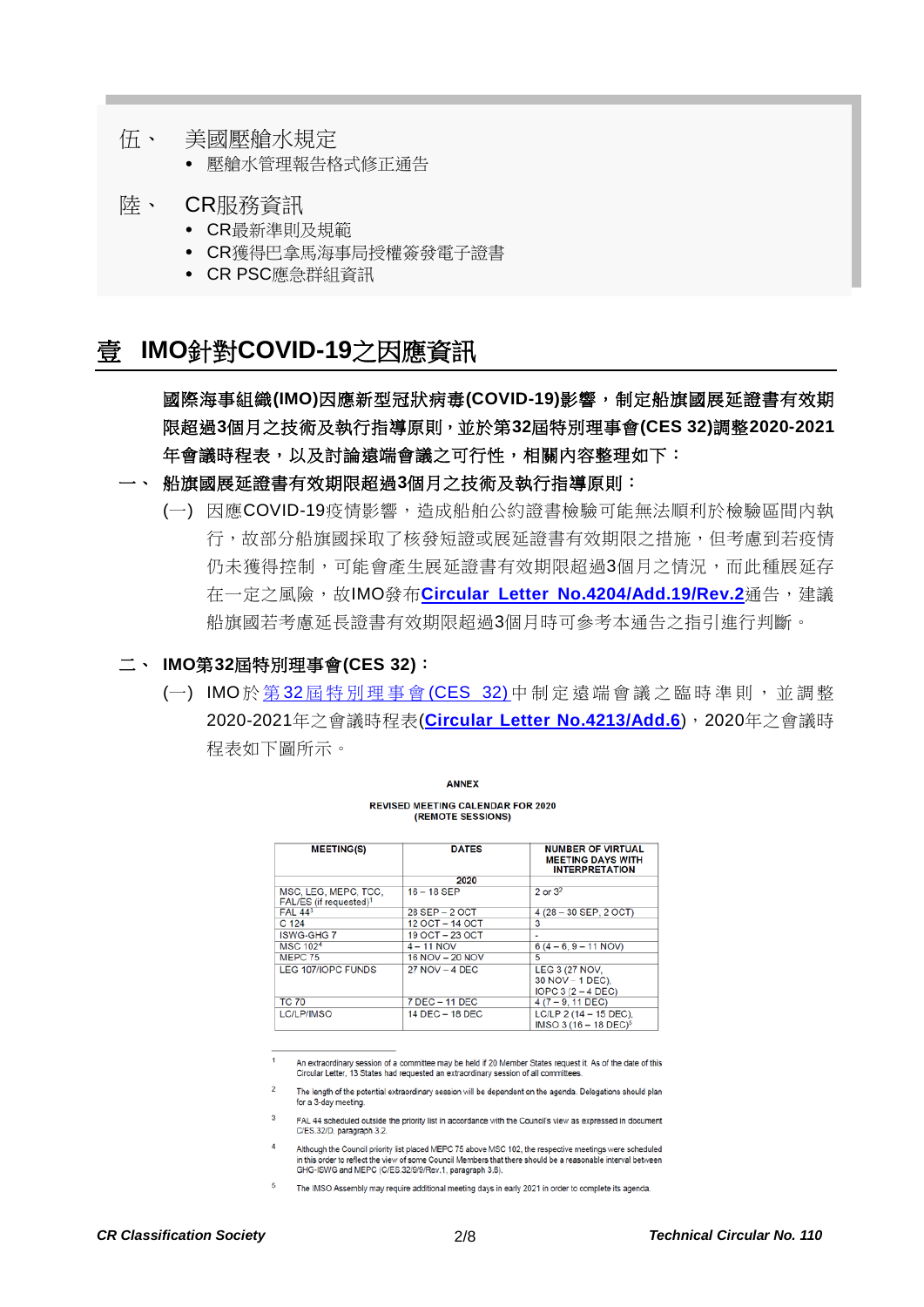- 一、 修正[「指定船舶運送業經營特定航線客貨運送補償及監督辦法」](https://gazette.nat.gov.tw/egFront/detail.do?metaid=116762&log=detailLog)第三條之一、第四條, 中華民國**109**年**7**月**3**日。
- 二、 訂定[「交通部航港局高速船申請航行許可證書試航作業程序」](https://gazette.nat.gov.tw/egFront/detail.do?metaid=116842&log=detailLog),自中華民國**109**年**7**月**7** 日生效。
- 三、 訂定[「船舶無線電臺設置使用管理辦法」](https://gazette.nat.gov.tw/egFront/detail.do?metaid=116879&log=detailLog),自中華民國**109**年**7**月**1**日生效。
- 四、 [聯合國安全理事會北韓制裁委員會受制裁船隻清單及航港局配合聯合國北韓制裁決議](https://www.motcmpb.gov.tw/Information/Detail/cfc09406-61f5-4462-a7ee-4bb3de2fdab0?SiteId=1&NodeId=103) [關注船舶清單公告,](https://www.motcmpb.gov.tw/Information/Detail/cfc09406-61f5-4462-a7ee-4bb3de2fdab0?SiteId=1&NodeId=103)中華民國**109**年**8**月**11**日。

# 參 巴拿馬重要通告

- 一、 **[MMN-03/2020](https://www.crclass.org/chinese/download/ti-tc/110/3-1%20MMN-03-2020-COVID-19-Revisado-DGGM-22-6-2020-008-en-nuevo-formato-24-jun-2020.pdf)**: **"Coronavirus and Seafarers Employment Agreement and Certificates"**:
	- (一) 巴拿馬海事局修正展延船員僱傭契約(Extension of Seafarers Employment Agreement)之規定:
		- 1. 新增申請展延船員僱傭契約所需提交以下文件:無法更換船員之客觀證據, 以及船員願意延長期限之證明文件。
		- 2. 船員僱傭契約之展延期限原則為3個月,但若新型冠狀病毒(COVID-19)疫情 仍未改善,巴拿馬海事局可接受個案申請延長船員僱傭契約之展延期限。
		- 3. 展延之船員僱傭契約內容須符合船員僱傭契約之基本要求,並取得船員同 意。
		- 4. 若船員不願意延長在船上之服務期限時,可聯繫巴拿馬海事局 [\(labormar@amp.gob.pa\)](mailto:labormar@amp.gob.pa)以取得協助。
	- (二) 修正船員體格(健康)檢查證明書(Medical Certificates)展延之適用條件,將適用範 圍修正為在2020年1月至9月間失效之船員體格(健康)檢查證明書。(展延期限為6 個月)
	- (三) 因應COVID-19,巴拿馬海事局授權海事培訓中心在2020年12月31日前可以使用 遠端授課方式換發海事培訓課程證書(Maritime Training Course Certificates)。

## 二、 **[MMN-11/2020](https://www.crclass.org/chinese/download/ti-tc/110/3-2%20MMN11-2020-NEW-Ship-Sanitation-Control-Exemption-Certificate-FINAL.pdf)**: **"Ship Sanitation Control Exemption Certificate / Ship Sanitation Control Certificate, International Health Regulations, 2005, (IHR)"**:

- (一) 巴拿馬海事局整理 取 得 船 舶 免 予 衛 生 管 制 證 明 書 (Ship Sanitation Control Exemption Certificate) 及船舶衛生管制證 明 書 (Ship Sanitation Control Certificate)之方法。
- (二) 根據國際衛生條例(IHR),在巴拿馬僅巴拿馬衛生局(Ministry of Health)能核發船 舶免予衛生管制證書或船舶衛生管制證書之機構,且只有巴爾博亞(Balboa)、克 裡斯托瓦爾(Cristobal)、瓦卡蒙特(Vacamonte)和查科阿祖爾(Charco Azul)港口 有提供服務。
- (三) 船舶免予衛生管制證書之有效期限為一個月(直到抵達可獲得證書的港口)。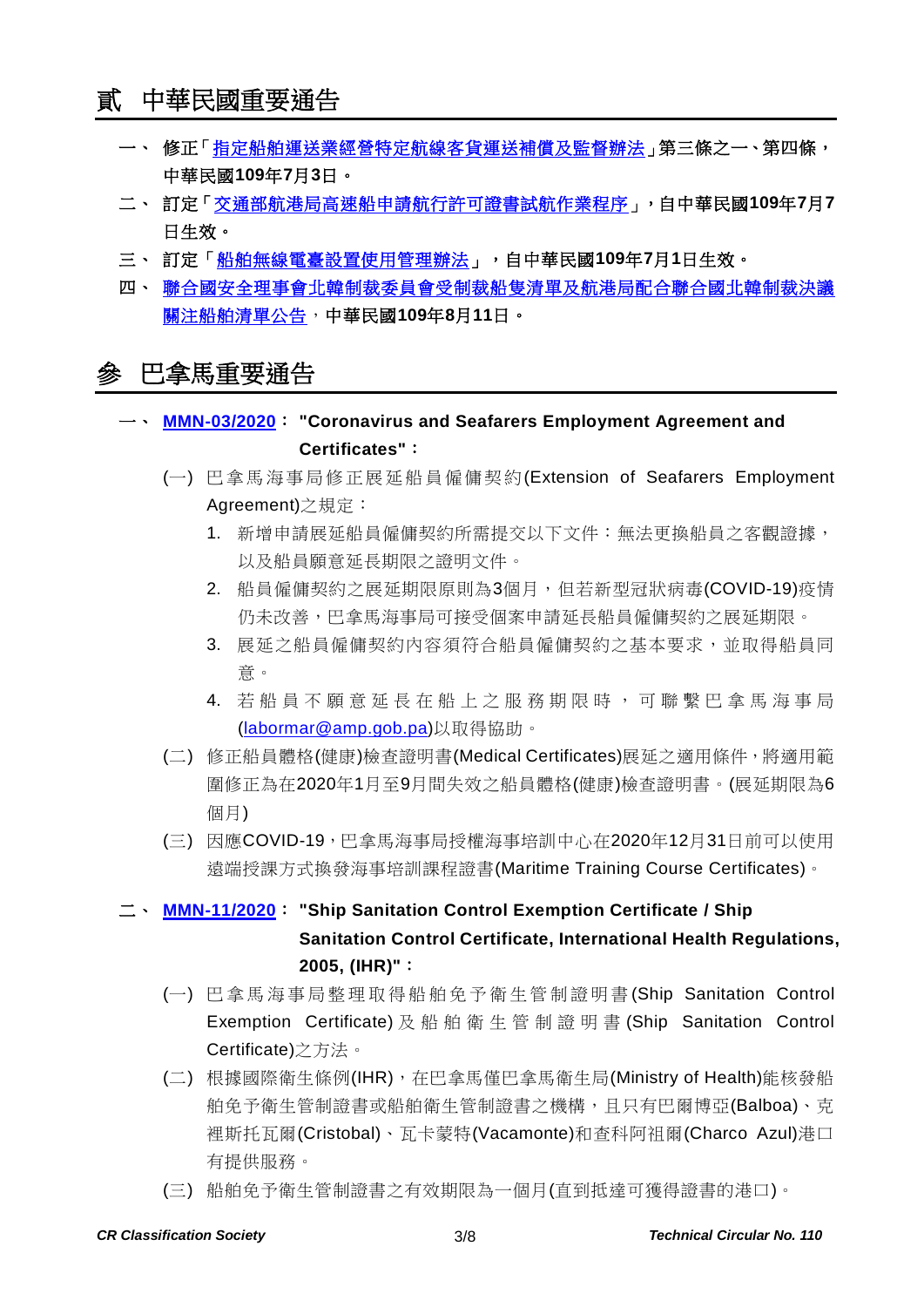- (四) 根據國際衛生條例(IHR, 2005),巴拿馬籍船舶對於船舶衛生管制證書之核發或展 延,應向抵達港口之主管機關提出申請而非巴拿馬海事局。
- (五) 根據國際衛生條例,提供授權核發船舶免予衛生管制證書及船舶衛生管制證書之 [港口清單。](https://extranet.who.int/ihr/poedata/data_entry/ctrl/portListPDFCtrl.php)

## 三、 **[MMN-12/2020](https://www.crclass.org/chinese/download/ti-tc/110/3-3%20MMN-12-JULY-2020-.pdf)**: **"Gulf of Mexico - Bay of Campeche - Tabasco Republic of Mexico"**:

(一) 因近期墨西哥海盜事件頻傳,巴拿馬海事局建議前往墨西哥灣之坎佩切灣(Bay of Campeche)以及塔巴斯科州(Tabasco)地區的船舶,遵循全球反海盜指南(Global Counter-Piracy Guidance)之建議以及程序,並符合海上人命安全國際公約第V 章規則19對遠距識別與追蹤系統(LRIT)及自動識別系統(AIS)之要求。

#### 四、 **[MMN-13/2020](https://www.crclass.org/chinese/download/ti-tc/110/3-4%20MMN-13-2020-NAVEGACION-16-07-2020-Marine-Safety-Alert.pdf)**: **"Marine Safety Alert"**:

- (一) 巴拿馬海事局為降低船上危險區域之火災風險,強調危險區域電氣設備之安裝、 維護及安全認可之重要性,並提供美國海岸防衛隊(USCG)之文件[\(Marine Safety](https://www.dco.uscg.mil/Portals/9/DCO%20Documents/5p/CG-5PC/INV/Alerts/USCGSA_0520.pdf?ver=2020-07-06-132441-980)  [Alert\)](https://www.dco.uscg.mil/Portals/9/DCO%20Documents/5p/CG-5PC/INV/Alerts/USCGSA_0520.pdf?ver=2020-07-06-132441-980),建議各船東、營運者、船上人員以及服務供應商應熟知並落實該文件內 容。
- 五、 **[MMC-302](https://www.crclass.org/chinese/download/ti-tc/110/3-5%20MMC-302-Rev-MR.pdf)**: **"Maritime Labour Convention, 2006, Amended (MLC). Exemption Certificate and Dispensation Letter. Title 3, Regulation 3.1, Standard A3.1 and Part B of the Code, Regarding Accommodation and Recreational Facilities"**:
	- (一) 巴拿馬海事局敘明對巴拿馬籍船而言,海事勞工公約(MLC)中A部分為強制性,B 部分為非強制性,並說明免除規則3.1(住艙及娛樂設備規範)所需之文件及程序:
		- 1. 船舶未符合MLC標準A3.1之要求者,應根據MMC-191通告之表格及程序申請 豁免證書。
		- 2. 船舶未符合MLC準則B3.1之要求者,應透過郵件[\(mlc@segumar.com\)](mailto:mlc@segumar.com)向巴拿 馬海事局申請寬免書(Dispensation letter), 內容應包含未符合該準則之原因 以及船舶圖說之影本。
	- (二) 若船舶處於建造階段,該豁免應由船廠負責向巴拿馬海事局申請。
	- (三) 澄清有關MLC對於住艙及娛樂設備之要求不適用於乘客。
	- (四) 於MLC生效前建造完成而不適用MLC標準A3.1之船舶,船東仍可向巴拿馬海事局 申請豁免證書,以避免PSC因不理解而產生困擾。

#### 六、 **[MMC-354](https://www.crclass.org/chinese/download/ti-tc/110/3-6%20MMC-354-.pdf)**: **"Guidelines on Maritime Cyber Risk Management"**:

- (一) 巴拿馬海事局整理關於網路風險管理之內容,建議船東及營運人採取適當措施, 以利符合IMO [MSC.428\(98\)](https://www.crclass.org/chinese/download/ti-tc/92/1-12%20MSC.428(98).pdf)決議案之內容(請參考第92[期技術通報](https://www.crclass.org/chinese/download/ti-tc/92/92.pdf)),本通告內容 包含風險管理之目的、易受攻擊項目、風險管理要素及相關建議作法。
- (二) 巴拿馬海事局建議授權核發國際安全管理系統(ISM)或國際船舶與港口設施保全 (ISPS)之認可組織(RO)或認可保全機構(RSO)應向船東(營運人)提供網路風險管 理之相關資訊及支援。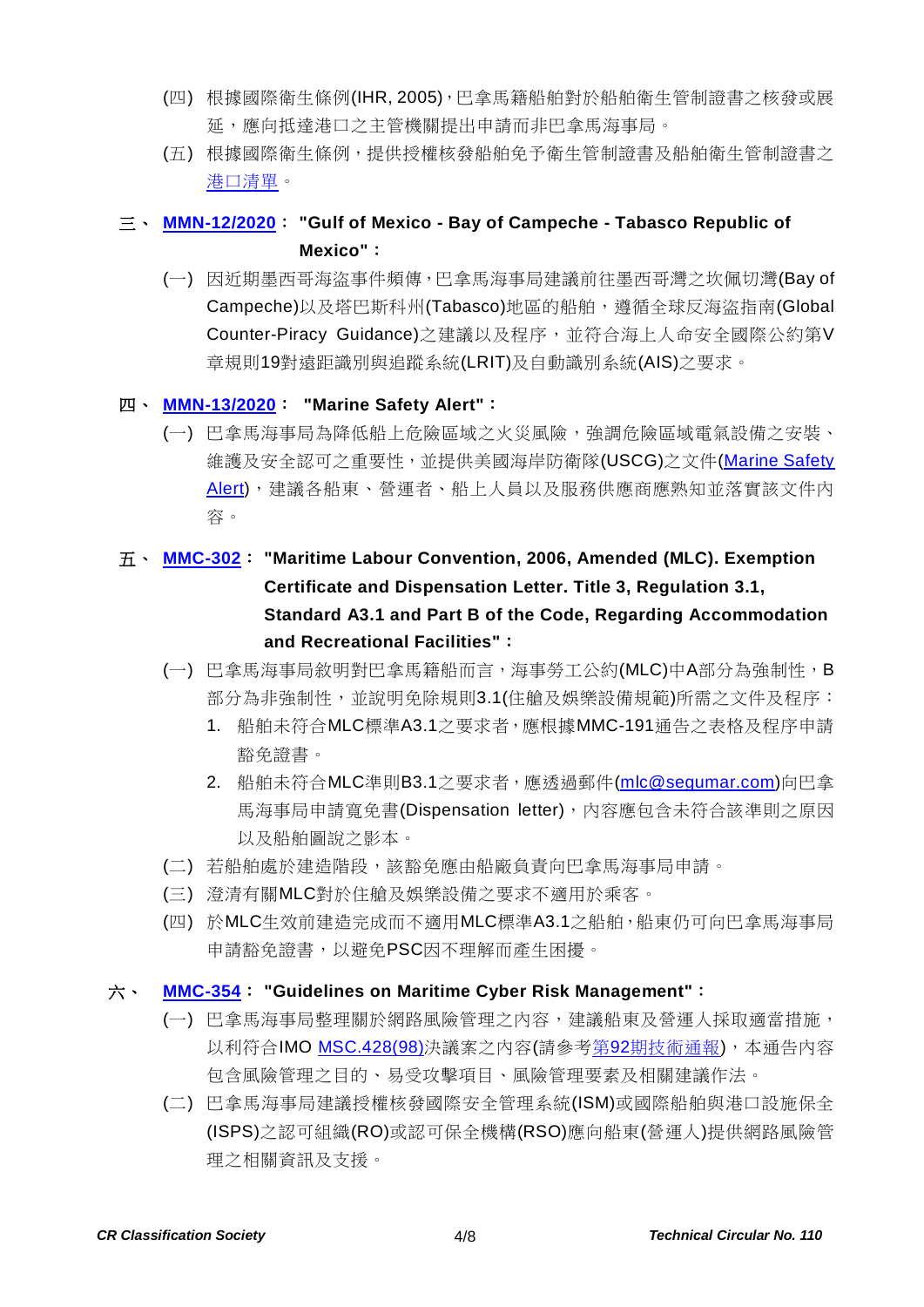## 七、 **[MMC-382](https://www.crclass.org/chinese/download/ti-tc/110/3-7%20MMC-382-PANAMA-POLICY-ON-REMOTE-SURVEYS-REMOTE-INSPECTION-TECHNIQES-Revisada-MR.pdf)**: **"Panama Policy on Remote Surveys and Remote Inspection Techniques"**:

- (一) 巴拿馬海事局發布本通告,制定對遠端檢驗之相關政策。
- (二) 遠端檢驗技術(Remote Inspection Techniques)除使用國際船級社協會(IACS)之 遠端檢驗準則[\(IACS Rec. 1996/Rev.2 2016\)](http://www.iacs.org.uk/download/1982)所述之技術外,應經過主管機關同 意。
- (三) 制定認可組織(RO)進行遠端檢驗之權責:
	- 1. 確認申請檢驗之船舶適合進行遠端檢驗。
	- 2. 巴拿馬海事局將在認可RO之遠端檢驗技術後,授權可執行之遠端檢驗之項目 如下(但不限於):
		- (1) ISM、ISPS或MLC不符合事項之矯正;
		- (2) 法定證書之不符合事項矯正檢驗;
		- (3) 臨時水下檢驗;
		- (4) 無線電檢驗(但須經身為RO分包商之無線電技師或專任無線電驗船師現場檢 驗)。
	- 3. 欲進行其他未列舉項目之遠端檢驗時,須提供相關資料並由RO向巴拿馬海事 局個案申請。
	- 4. 授權RO對小於500總噸之貨船以遠端檢驗進行中期檢驗之簽署。
	- 5. RO應提交遠端檢驗程序(包含小於500總噸貨船之遠端檢驗)至巴拿馬 (ro-panama@segumar.com )。
	- 6. RO應將所有遠端檢驗之案件應配合MMC-159通告之規定(證書核發月報)向 巴拿馬海事局進行回報。

## 八、 **[MMC-383](https://www.crclass.org/chinese/download/ti-tc/110/3-8%20MMC-383-NEW-25-06-2020-FINAL.pdf)**: **"List of Recognized Organizations Whose Rules Have Been Confirmed as Conforming to the GBS"**:

- (一) 巴拿馬海事局依據IMO通告[MSC.1/Circ.1518/Rev.1](http://shippingregs.org/Portals/2/SecuredDoc/Circulars/MSC.1-Circ.1518-Rev.1%20-%20Promulgation%20of%20rules%20for%20the%20design%20and%20construction%20of%20bulk%20carriers%20and%20oil%20tankers%20con...%20(Secretariat).pdf?ver=2019-03-07-122838-347),列出經IMO認可符合目標型 標準(Goal-Based Standards, GBS)要求之認可組織(RO)。
- (二) 若船舶之交船日期因不可抗因素而延後至2020年7月1日以後之船舶,使該船落入 GBS規定(SOLAS II-1/3-10)之適用範圍時,巴拿馬海事局可接受個案審核,將其 視為在2020年7月1日前交船,並提供申請該審核之建議做法供船廠及船東依循。

### 九、 **[MMC-384](https://www.crclass.org/chinese/download/ti-tc/110/3-9%20MMC-384-NEW-Guidelines-process-PSC-deficiencies-detentions-01-07-2020.pdf)**: **"Guidelines for Appeals Process Against Port State Control Deficiencies/Detentions"**:

- (一) 巴拿馬海事局根據IMO決議案[\(A.1138 \(31\)\)](https://www.register-iri.com/wp-content/uploads/A.113831.pdf),當船舶遭到滯船時,船舶或其代表 有權向港口國管制(PSC)申訴, 且PSC有責任向船長告知這項權利。
- (二) 建議在向PSC申訴前,應先與港口國管制官員(PSCO)商討直接解決問題之方法, 並提醒各船東若要進行申訴時,應備妥相關文件、資料或證據提供給各海事局或 備忘錄(MoU)。
- (三) 巴拿馬整理各MoU及美國海岸防衛隊(USCG)之申訴程序供船東及營運人參考。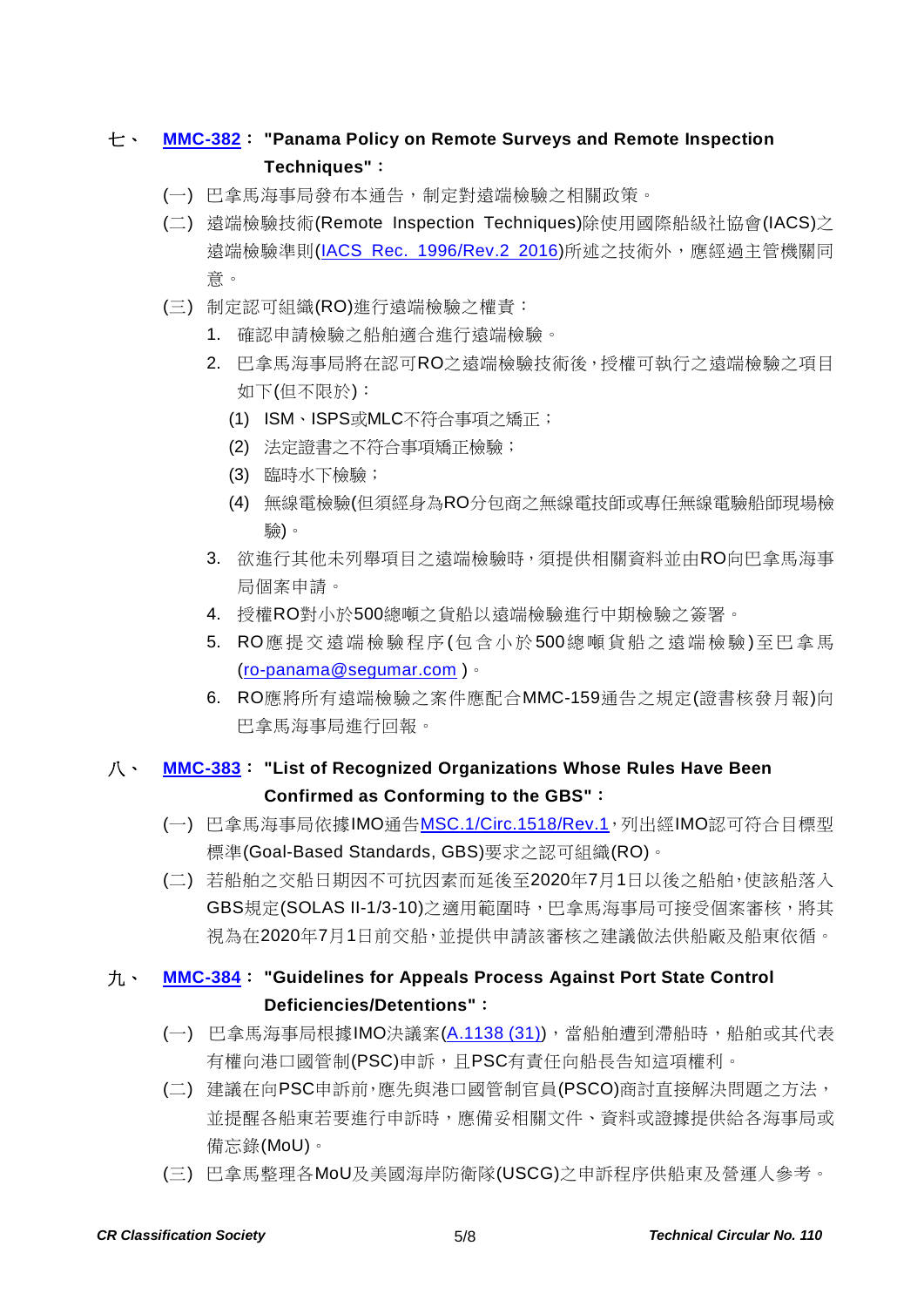### 十、 **[MMC-386](https://www.crclass.org/chinese/download/ti-tc/110/3-10%20MMC-386-Inventory-of-Hazardous-Materials-for-ships-calling-at-EU-ports..pdf)**: **"Inventory of Hazardous Materials (IHM) for Ships Calling at EU Ports"**:

- (一) 因應歐盟(EU)1257/2013船舶回收法規(該規定介紹請參考第70[期技術通報](https://www.crclass.org/chinese/download/ti-tc/70/70.pdf))),巴 拿馬海事局要求2021年1月1日以後,前往歐洲各港區或錨地且總噸位500以上之 船舶具備符合聲明書-危害物質清單(SoC-IHM)。
- (二) 該危害物質清單須依據MEPC.269(68)準則製作,並經由認可組織(RO)審核,RO 於檢驗合格後,將核發SoC-IHM之臨時證書(效期5個月),並於證書上註記"The ship was satisfactorily inspected according to the requirements of Article 12 of the Regulation (EU) 1257/2013 on ship recycling"。
- (三) 於2020年9月1日起,船東可透過[E-Segumar](https://certificates.amp.gob.pa/certificates/)向巴拿馬海事局申請SoC-IHM之長 證(將以電子證書之形式核發),其費用為USD300並需額外支付USD25之國際電 匯費用。
- (四) 申請長證時,船東須提交以下資料之副本:
	- 1. 由RO核發之SoC-IHM臨時證書;
	- 2. 危害物質清單第一部分(Part 1 of the Inventory of Hazardous Materials);
	- 3. 檢驗報告(Survey Report);
	- 4. 貨船安全構造證書(長證);
	- 5. 安全管理證書(SMC);
	- 6. 付款收據;
- (五) 長證之有效期限將與貨船安全構造證書一致,以與其他公約證書同步。

#### 肆 澳洲通告

- 一、 因應**COVID-19**疫情影響,澳洲海事安全局**(AMSA)**發布**[Marine Notice 04/2020](https://www.crclass.org/chinese/download/ti-tc/110/4-1%20marine-notice-202004.pdf)**通告, 說明在**2020**年**7**月**1**日至**2020**年**10**月**1**日前,**AMSA**對於船員於船上連續服務時間之檢 查方針,內容整理如下:
	- (一) 若船員持有有效之船員僱傭契約(SEA)且於船上連續服務時間未超過11個月時, AMSA不會要求額外動作。
	- (二) 若船員持有有效之船員僱傭契約且於船上連續服務時間超過11個月但未滿13個 月時, AMSA將要求船長提供一份該船旗國主管機關認可之遣返計畫, 確保船員 在連續服務14個月前能遣返。
	- (三) 若船員持有有效之船員僱傭契約且於船上連續服務時間超過13個月時,該船舶將 被禁止離開澳洲港口,直到AMSA取得船旗國認可之遣返計畫,確保船員將會在 連續服務14個月前能遣返。
	- (四) 若船員未持有有效之船員僱傭契約,AMSA將要求船長安排該船員之遣返(並可能 需於遣返前提供該船員在岸上住宿);若船員遣返後導致船舶無法滿足船員最低安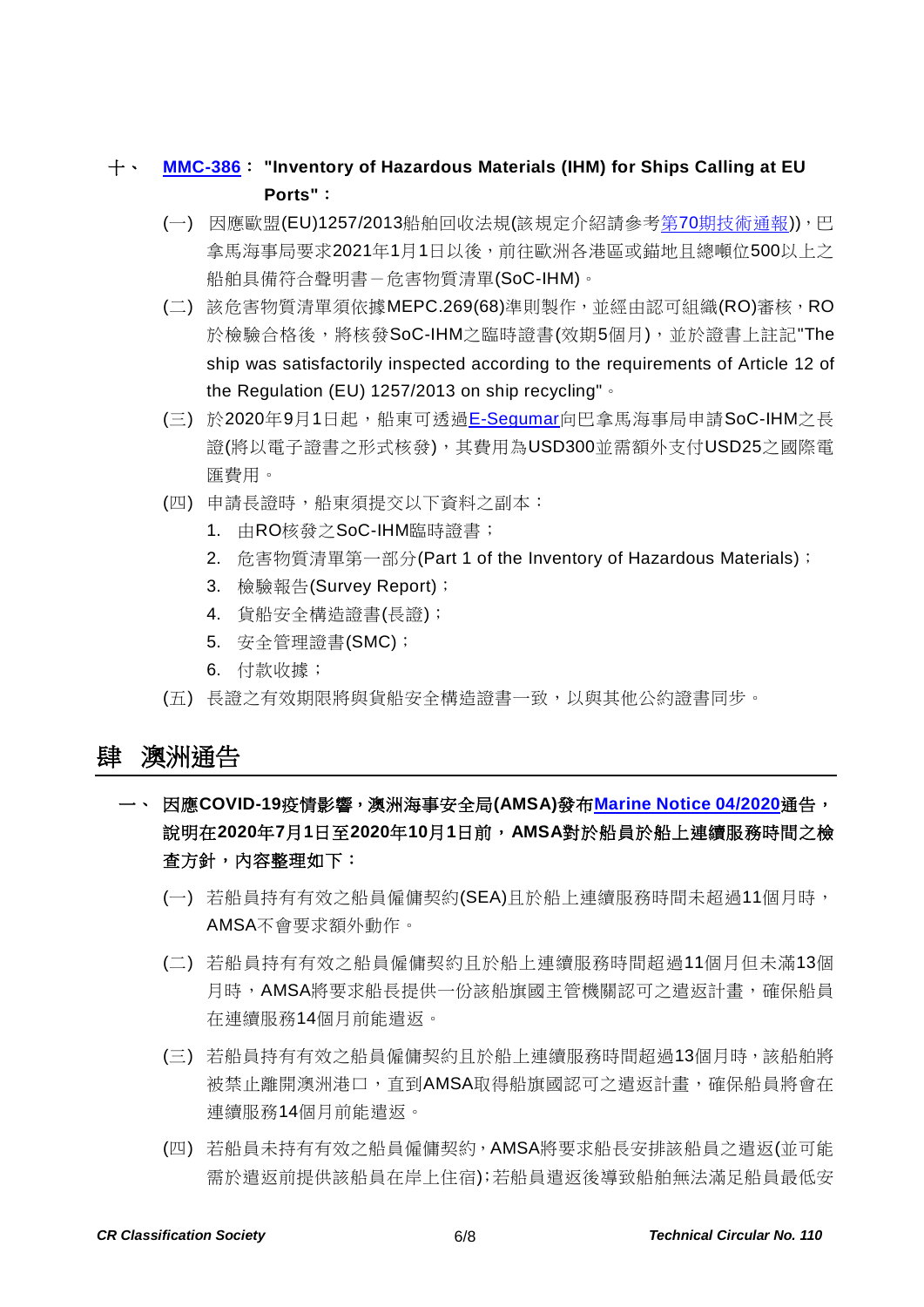全配額要求,該船舶將被禁止出港,但仍可在港口內移泊或進行港口作業。

- (五) 除非船東(船長)能提出相關文件證明已盡最大努力遣返船員但未能成功,且船員 也書面同意延長服務期限,否則AMSA將不接受船員於船上連續服務超過14個 月。
- (六) 2020年10月1日後,船員於船上連續服務時間將回歸Marine Notice 17/2016通告 之規定(請參考第88[期技術通報](https://www.crclass.org/chinese/download/ti-tc/88/88.pdf))。
- 二、 澳洲海事安全局**(AMSA)**發布**[Marine Notice 05/2020](https://www.crclass.org/chinese/download/ti-tc/110/4-2%20marine-notice-05-2020.pdf)**通告,說明在**2020**年**8**月**1**日至 **2020**年**10**月**31**日之檢驗活動之重點項目**(**此檢查活動並非**Concentrated Inspection Campaign, CIC)**,內容整理如下:
	- (一) 澳洲海事安全局(AMSA)為防止貨櫃落水事件再度發生,決定自8月1日至10月31 日之重點檢查活動(Focused Inspection Campaign, FIC)主題為貨櫃裝載與繫固 (Proper Stowage and Securing of Cargo Containers),要求所有船舶皆應符合海 上人命安全國際公約第VI章(SOLAS/VI)之規定,並提供該檢查活動[之檢驗清單。](https://www.amsa.gov.au/vessels-operators/port-state-control/checklist-cargo-securing-arrangements-focused-inspection)
	- (二) 該重點檢查活動原則會與PSC檢查同步進行;但若船舶不符合PSC檢查條件亦可 單獨進行該重點檢查。若檢查人員於船上發現明顯不合規項目時,則可要求進行 完整的PSC檢查。

## 伍 美國壓艙水規定

#### 一、 壓艙水管理報告格式修正通告:

- (一) [美國已](https://nbic.si.edu/new_nbic_ballast_water_management_reporting_form/)發布新版[之壓艙水管理報告](https://invasions.si.edu/nbic/forms/BallastWaterForm.pdf)(Ballast Water Management Report)格式,所 有前往美國之船舶皆須使用最新版本之壓艙水管理報告(格式編號OMB Number 1625-0069, 有效期限至2023年7月31日), NBIC (National Ballast Information Clearinghouse)將不再接受舊版之壓載水管理報告。
- (二) 該報告表格主要修正內容如下:
	- 1. 刪除"Alternative BW Management conducted, per instruction from COTP" 之內容。
	- 2. 所有船舶需要在報告中填寫上次塢修日期。美國海岸巡防隊(USCG)將根據此 資訊判斷該船需安裝壓載水管理系統之時程。

# 陸 **CR**服務資訊

#### 一、 **CR**最新準則及規範:

(一) CR船舶液化天然氣(LNG)燃料就緒準則: 依據防止船舶污染國際公約規定,自2020年1月1日起,航行國際線船舶除使用脫 硫塔等等效裝置外,須全程使用硫含量不超過0.5%(m/m)之燃油,以減少硫氧化 物之排放,但此規定大幅提高船用燃油成本,為此,愈來愈多船東開始評估其他 可行之清潔替代燃料。LNG燃料因不含硫及其他殘留物,再加上逐漸展現之價格